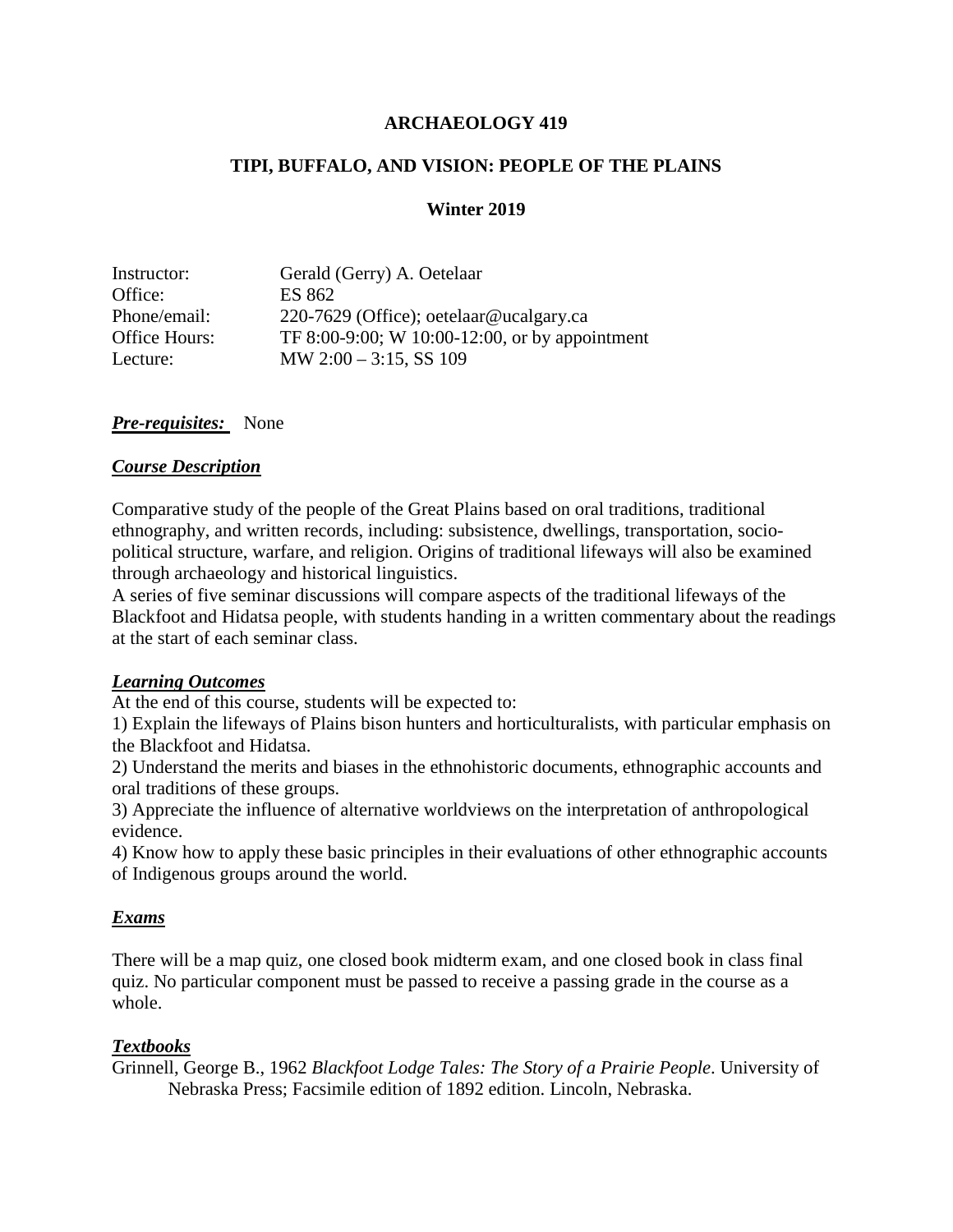Bowers, Alfred 1992 *Hidatsa Social and Ceremonial Organization*. University of Nebraska Press.

*Grading*:

| Map Quiz (February 6)                          | 15% |
|------------------------------------------------|-----|
| Midterm (March 4)                              | 30% |
| Discussion participation                       | 15% |
| Written discussion commentaries (6% each)      | 30% |
| Final in class quiz (since Midterm) (April 10) | 10% |

TENTATIVE SEMINAR DATES  $I = Feb. 4* I = Feb. 13* III = Mar. 13* IV = Mar. 27.* V = Apr. 3*$  $(*=6\%$  each)

#### **Grading Scheme**

| $A/A+$    | 90-100% | C          | 66-69%   |
|-----------|---------|------------|----------|
| A-        | 86-89%  | $C_{\tau}$ | 62-65%   |
| $B+$      | 82-85%  | $D+$       | 56-61%   |
| B         | 78-81%  | D          | 50-55%   |
| B-        | 74-77%  | F          | $< 50\%$ |
| $C_{\pm}$ | 70-73%  |            |          |

#### *Course Structure*

Lectures: the main information content of the class is given in "Powerpoint" lectures. Seminar Discussions: the other main vehicle for providing information is a series of seminar discussions.

#### *Evaluation Methods*

i) The lecture portion of the class is evaluated through a map quiz, a midterm examination, and a short final exam. The exams will combine a number of assessment methods, including short answer, multiple choice, and matching questions.

ii) Discussion seminars are evaluated on participation in the class discussion and in the logic and support developed for the opinions given in the written commentaries.

## **PLAGIARISM AND CHEATING**

Plagiarism: "to steal and pass off the ideas or words of another as one's own" (Webster's). Plagiarism will not be tolerated and will automatically result in a failing grade for the submission. Any student caught plagiarizing will also be subject to additional University sanctions. Students are expected to be familiar with the Department of Anthropology and Archaeology's policy on intellectual honesty

#### **DEFERRED EXAMS:**

A student who is absent from a test for legitimate reasons must discuss an alternative course of action with the instructor. The instructor at their discretion may transfer the percentage weight for the test to the final examination, if there is a final examination in the course, set another test,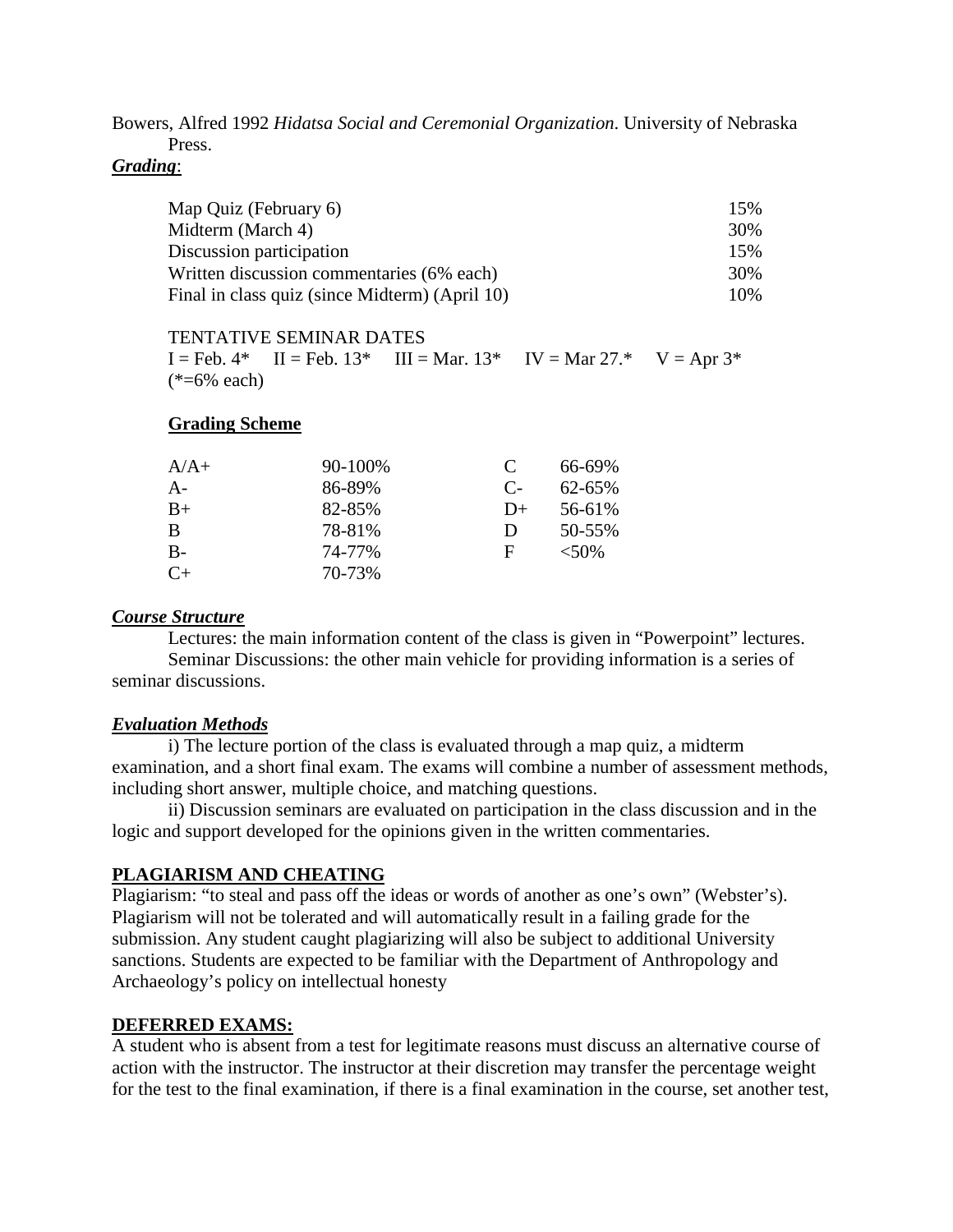etc. An instructor will normally make this decision on the basis of verbal information provided by the student. In the event that an instructor feels that they cannot judge the veracity of the information provided, Students must be aware that they are responsible for payment of any charge associated with the medical assessment and documentation as this service falls outside the realm of services provided by the Provincial Health Care Plan. Deferral of the final exam requires Registrar approval.

# **ACADEMIC ACCOMMODATIONS**

<http://www.ucalgary.ca/access/accommodations/policy>

Students needing an Accommodation because of a Disability or medical condition should communicate this need to Student Accessibility Services in accordance with the Procedure for Accommodations for Students with Disabilities

Students needing an Accommodation based on a Protected Ground other than Disability, should communicate this need, preferably in writing, to the instructor of this course.

## **ACADEMIC INTEGRITY**

Academic integrity is essential to the pursuit of learning and scholarship in a university, and to ensuring that a degree from the University of Calgary is a strong signal of each student's individual academic achievements. As a result, the University treats cases of cheating and plagiarism very seriously. Non-academic integrity also constitutes an important component of this program.

For detailed information on what constitutes academic and non-academic misconduct, please refer to the following link:<http://www.ucalgary.ca/pubs/calendar/current/k-2-1.html>

All suspected cases of academic and non-academic misconduct will be investigated following procedures outlined in the University Calendar. If you have questions or concerns about what constitutes appropriate academic behavior or appropriate research and citation methods, you are expected to seek out additional information on academic integrity from your instructor or from other institutional resources.

Where there is a criminal act involved in plagiarism, cheating or other academic misconduct, e.g., theft (taking another student's paper from their possession, or from the possession of a faculty member without permission), breaking and entering (forcibly entering an office to gain access to papers, grades or records), forgery, personation and conspiracy (impersonating another student by agreement and writing their paper) and other such offences under the Criminal Code of Canada, the University may take legal advice on the appropriate response and, where appropriate, refer the matter to the police, in addition to or in substitution for any action taken under these regulations by the University

## **TEACHING EVALUATIONS / USRIS (Universal Student Ratings of Instruction)**

At the University of Calgary, feedback provided by students through the Universal Student Ratings of Instruction (USRI) survey provides valuable information to help with evaluating instruction, enhancing learning and teaching, and selecting courses. **Your responses make a difference, please participate!** Website: http://www.ucalgary.ca/usri/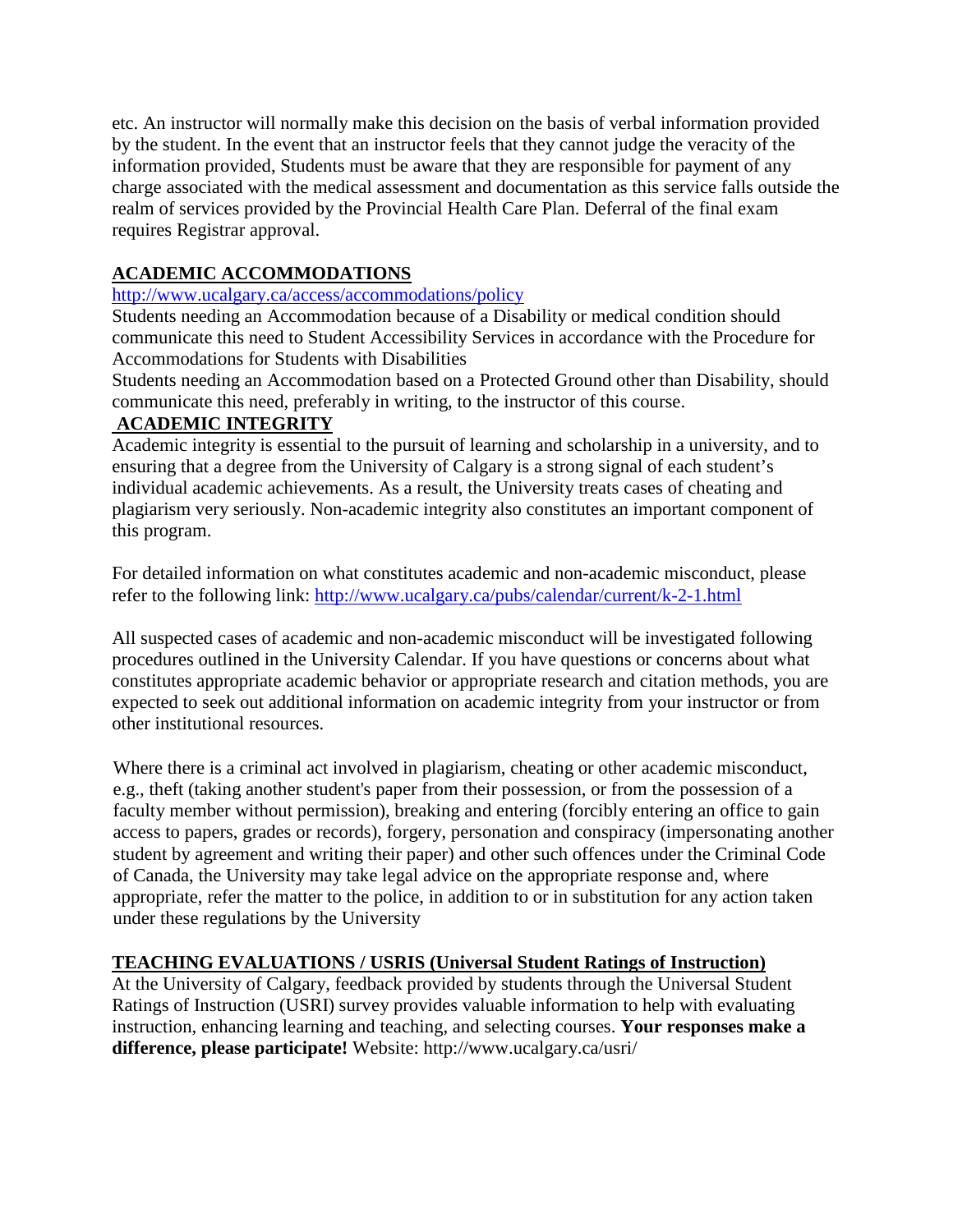## **Writing Across the Curriculum**

Writing skills are not exclusive to English courses and, in fact, should cross all disciplines. The University supports the belief that throughout their University careers, students should be taught how to write well so that when they graduate their writing abilities will be far above the minimal standards required at entrance. Consistent with this belief, students are expected to do a substantial amount of writing in their University courses and, where appropriate, members of faculty can and should use writing and the grading thereof as a factor in the evaluation of student work. The services provided by the Writing Support, part of the Student Success Centre, can be utilized by all undergraduate and graduate students who feel they require further assistance

**Emergency Evacuation Assembly Points**: In the event of an emergency that requires evacuation, please refer to the following link to become familiar with the assembly points for the class:<http://www.ucalgary.ca/emergencyplan/assemblypoints>

## **Freedom of Information and Protection of Privacy Act: Freedom of Information and Protection of Privacy Act**

The University of Calgary is committed to protecting the privacy of individuals who work and study at the University or who otherwise interact with the University in accordance with the standards set out in the Freedom of Information and Protection of Privacy Act. Please refer to the following link for detailed information:<http://www.ucalgary.ca/legalservices/foip> The Department of Anthropology and Archaeology's FOIP (Freedom of Information and Privacy) policy requires all reports/examinations to be returned to students during class time or the instructor's office hours. Any term work not picked up will be placed in the Anthropology and Archaeology Office (ES620) for distribution. Any student not wishing to have their work placed in the office must make alternative arrangements with the course instructor early in the term.

**Safewalk Information:** Campus Security, in partnership with the Students' Union, provides the Safewalk service, 24 hours a day to any location on Campus including the LRT, parking lots, bus zones and University residences. Contact Campus Security at (403) 220-5333 or use a help phone, and Safewalkers or a Campus Security Officer will accompany you to your campus destination.

**Faculty of Arts Program Advising and Student Information Resources:** Have a question, but not sure where to start? Arts Students' Centre

The Faculty of Arts Students' Centre is the overall headquarters for undergraduate programs in the Faculty of Arts. The key objective of this office is to connect students with whatever academic assistance that they require.

In addition to housing the Associate Dean, Undergraduate Programs and Student Affairs and the Associate Dean for Teaching and Learning, the Arts Students' Centre is the specific home to:

- program advising
- the Faculty's Co-operative Education Program
- the Arts and Science Honours Academy
- the Faculty's Interdisciplinary Programs
- a Student Help Desk

Location: Social Sciences Room 102